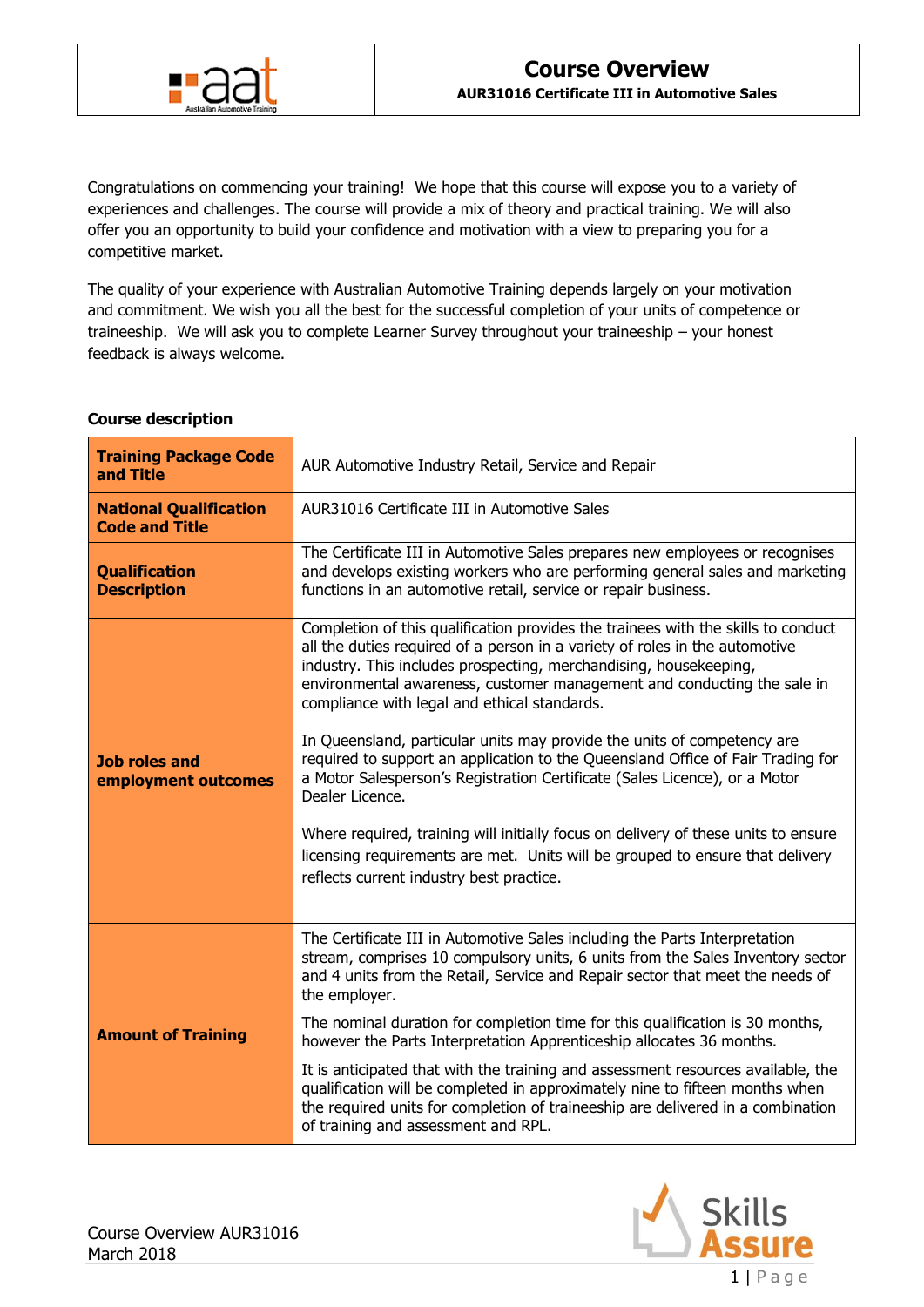

### **Requirements**

**The specific course entry requirements are (for example, LLN, technology skills or pre-requisite qualifications)**

There are no formal qualifications entry requirements.

No licensing, legislative or certification requirements apply to this qualification at the time of publication.

### **Course Structure**

**Motor Salesperson's Registration certificate (Licence)**

To achieve the qualification required to support an application to the Queensland Office of Fair Trading for a **Motor Salesperson's Registration certificate (Licence)**, the following units must be completed:

- AURASA2002 Apply safe working practices in an automotive workplace,
- AURACA2001 Establish relations with customers,
- AURAFA2003 Communicate effectively in an automotive workplace,
- AURSCA2003 Apply sales procedures
- AURSLA2001 Apply legal requirements relating to product sale

### **Motor Dealer's Registration certificate (Licence)**

To achieve the qualification required to support an application to the Queensland Office of Fair Trading for a **Motor Dealers Registration certificate (Licence)** the following units must be completed:

- AURASA2002 Apply safe working practices in an automotive workplace,
- AURACA2001 Establish relations with customers,
- AURAFA2003 Communicate effectively in an automotive workplace,
- AURSCA2003 Apply sales procedures
- AURSLA2001 Apply legal requirements relating to product sale,
- AURSCA2005 Sell products
- AURSCA3007 Determine used motor vehicle stock requirements
- AURSCA3010 Appraise and purchase used motor vehicles to supplement stock for sale
- AURAMA4005 Manage complex customer issues

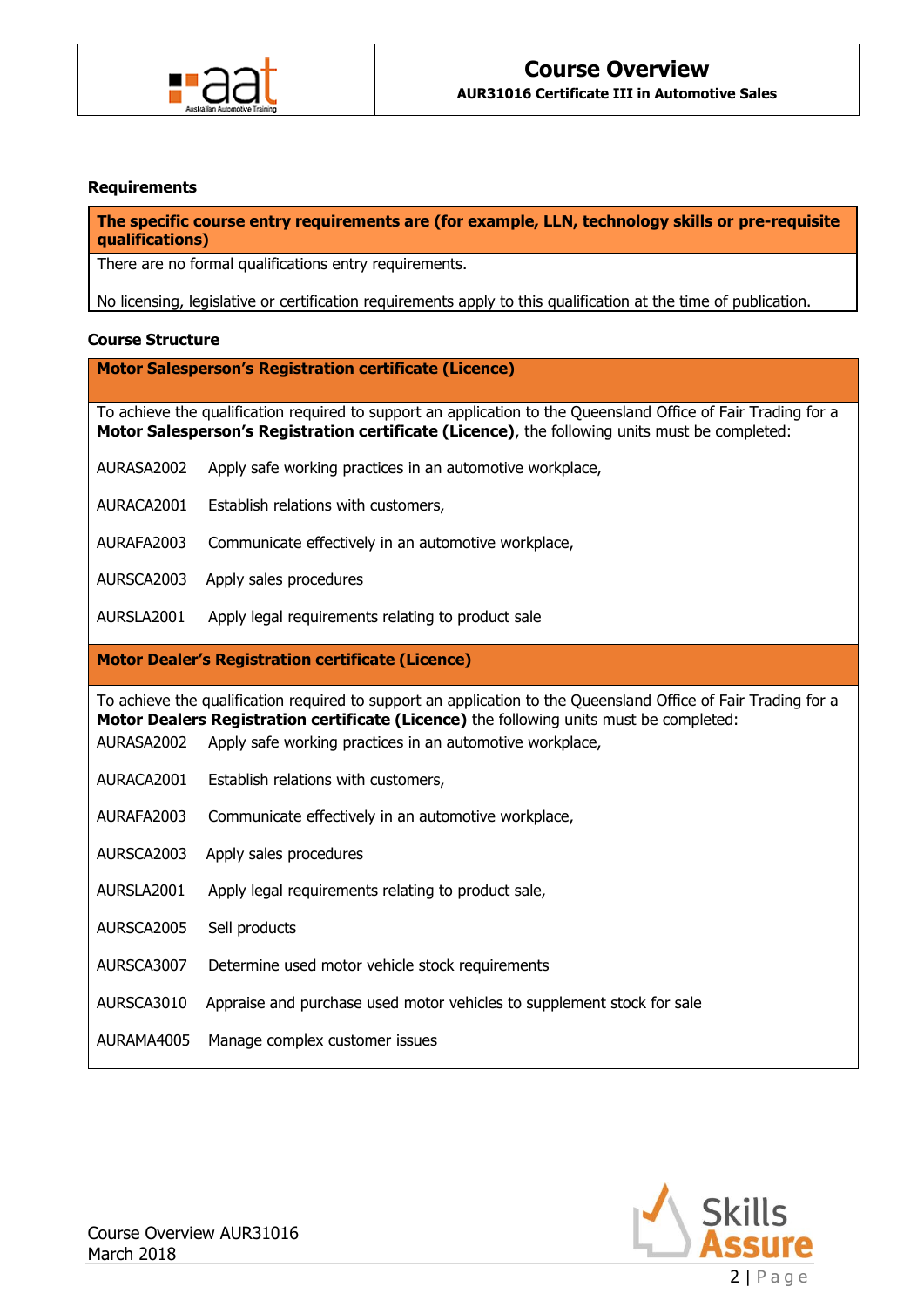

# **Course Overview**

**AUR31016 Certificate III in Automotive Sales**

| Stage/<br><b>Block</b> | <b>Unit Title</b>                                                                   | <b>Unit National</b><br><b>Code</b> | <b>Nominal</b><br><b>Hours</b> | <b>Core/Elective</b> |
|------------------------|-------------------------------------------------------------------------------------|-------------------------------------|--------------------------------|----------------------|
| $\mathbf{1}$           | Follow safe working practices in an<br>automotive workplace                         | AURASA002                           | 20                             | Core                 |
| 1                      | Respond to customer needs and enquiries<br>in an automotive workplace               | AURACA001                           | 20                             | Core                 |
| 1                      | Comply with legal requirement when<br>selling automotive products and services      | AURSLA001                           | 15                             | Core                 |
| 1                      | Apply sales procedures in an automotive<br>workplace                                | AURSCA003                           | 40                             | Elective             |
| 1                      | Communicate effectively in an automotive<br>workplace                               | AURAFA003                           | 20                             | Elective             |
| 1                      | Contribute to quality work outcomes in an<br>automotive workplace                   | AURAQA001                           | 20                             | Elective             |
| 1                      | Identify and plan sales prospects                                                   | BSBSLS407                           | 60                             | Elective             |
| 1                      | Present, secure and support sales<br>solutions                                      | BSBSLS408                           | 60                             | Elective             |
| 1                      | Process customer complaints in an<br>automotive workplace                           | AURSAA001                           | 20                             | Core                 |
| 1                      | Resolve routine problems in an<br>automotive workplace                              | AURAFA004                           | 20                             | Core                 |
| $\overline{2}$         | Maintain business image in an automotive<br>workplace                               | AURAMA004                           | 15                             | Core                 |
| 2                      | Promote automotive products and<br>services                                         | AURSCA006                           | 20                             | Core                 |
| $\overline{2}$         | Conduct online transactions in an<br>automotive workplace                           | AURSCA011                           | 40                             | Core                 |
| $\overline{2}$         | Present automotive products and services<br>for sale                                | AURSCA002                           | 20                             | Elective             |
| $\overline{2}$         | Provide vehicle technology information                                              | AURSCA009                           | 20                             | Elective             |
| $\overline{2}$         | Follow environmental and sustainability<br>best practice in an automotive workplace | AURAEA002                           | 25                             | Core                 |
| $\overline{2}$         | Sell automotive products and services                                               | AURSCA005                           | 40                             | Core                 |
| $\overline{2}$         | Manage complex customer issues in an<br>automotive workplace                        | AURAMA005                           | 50                             | Elective             |
| $\overline{2}$         | Determine used motor vehicle stock<br>requirements                                  | AURSCA007                           | 40                             | Elective             |
| $\overline{2}$         | Appraise and purchase used motor<br>vehicles for sale                               | AURSCA010                           | 35                             | Elective             |

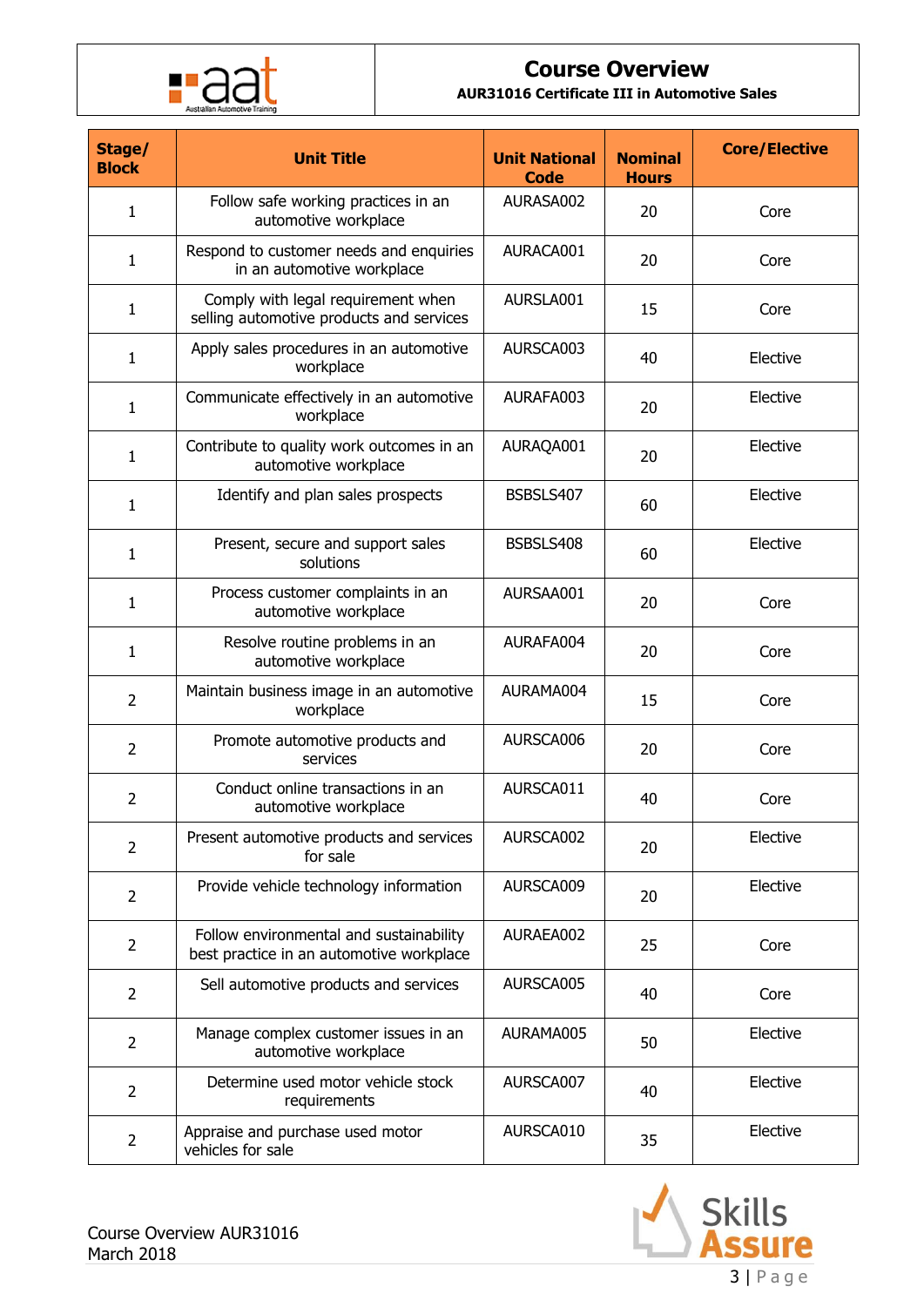

Please speak to your trainer or assessor if you think you might be eligible for Recognition of Prior Learning (RPL). There is an RPL Candidate Information Enrolment form available to you which explains this process further, or refer to the RPL information available in this Handbook.

### **Fees**

Financial Management, the NVR registered training organisation may accept payment of no more than \$1000 from each individual student prior to the commencement of the course. Following course commencement, the NVR registered training organisation may require payment of additional fees in advance from the student but only such that at any given time, the total amount required to be paid which is attributable to tuition or other services yet to be delivered to the student does not exceed \$1500.

AAT offers flexible delivery tailored to individual learner needs. Factors such as RPL and previous experience may affect individual learners tuition fees. Prior to enrolment, each individual learner will be given the exact fee amount tailored to their needs. This will be written on the trainee induction sheet that you will be asked to sign prior to your commencement. AAT has the unique selling point that we offer you, the learner, face to face training and assessment which means you receive the support and guidance you need to succeed and achieve your desired outcome.

## **RPL Fee**

Sales Licence (5 units of competency) - \$600-\$850 +GST

Dealer Licence (9 units of competency) - \$1375-\$1900 +GST

AUR31016 Certificate III Automotive Sales qualification - \$4000 Exempt GST as applicable.

The above cost includes course fees, administration fees, material fees and any other charges.

## **Financial Assistance**

The federal, state and territory governments provide financial incentives and support for vocational education and training students to help them gain the skills required to secure and maintain rewarding and sustainable employment.

There are programs for all kinds of students; apprentices and trainees, new job starters, those re-entering the workforce, retraining for a new job or upgrading their skills for an existing job.

<https://www.myskills.gov.au/more/financial-assistance/>

## **Full Course Fee**

Total course cost \$5 000

Per unit \$250

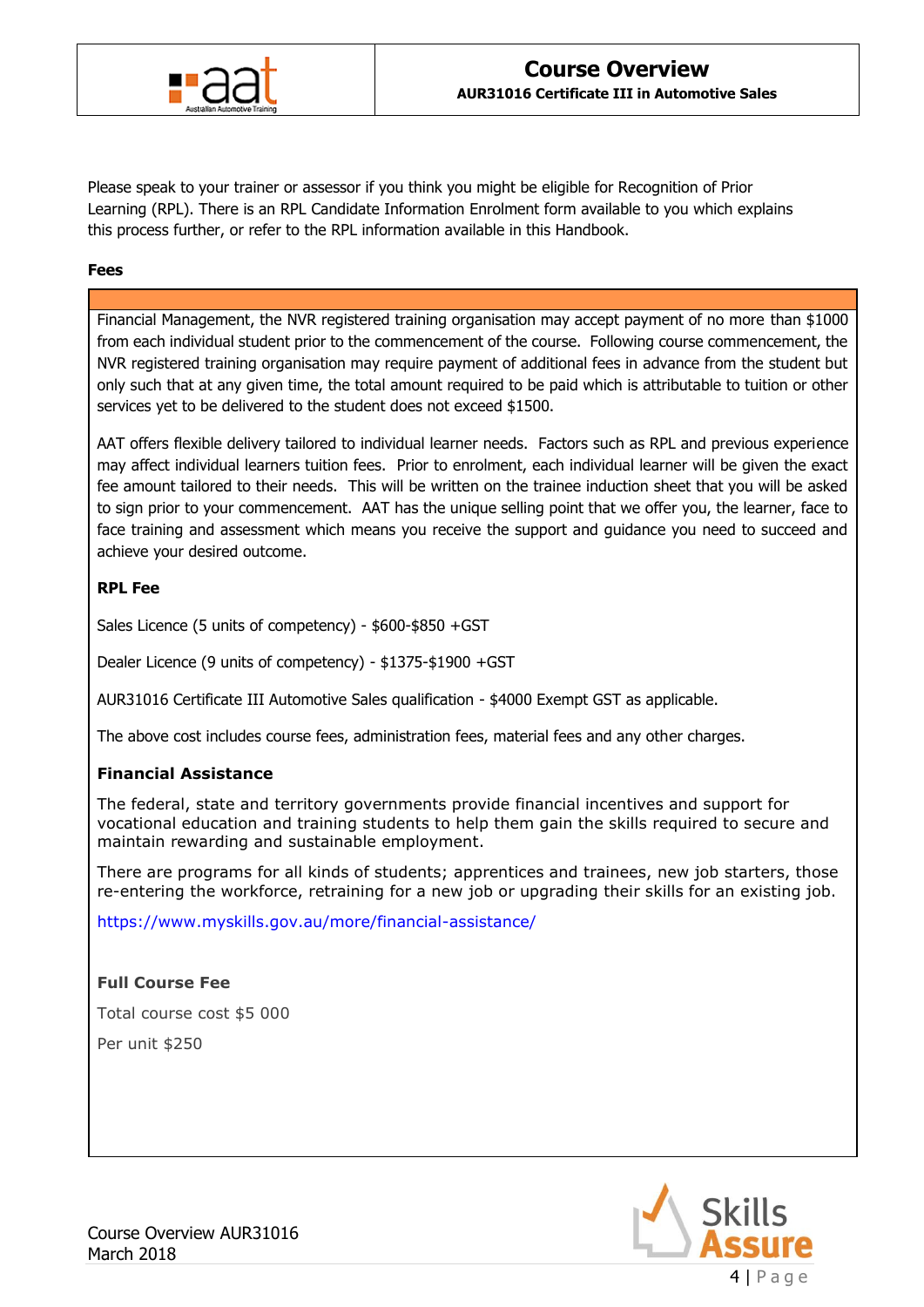

### **Training Outcomes**

Completion of the Certificate III in Automotive Sales provides graduates with the skills to conduct all the tradesperson level duties required of automotive salespeople. This includes prospecting, merchandising, housekeeping, environmental awareness, customer management and conducting the sale in compliance with legal and ethical standards.

Licensing outcomes from specific units of competence result in Sales person or Dealer Licence within QLD. See earlier notes in Handbook for further information.

The Certificate III in Automotive Sales is also a qualification that will serve the graduate well for a career within the wider automotive industry. The units in this course offer an excellent basis from which to build a career in any department within the broader automotive industry.

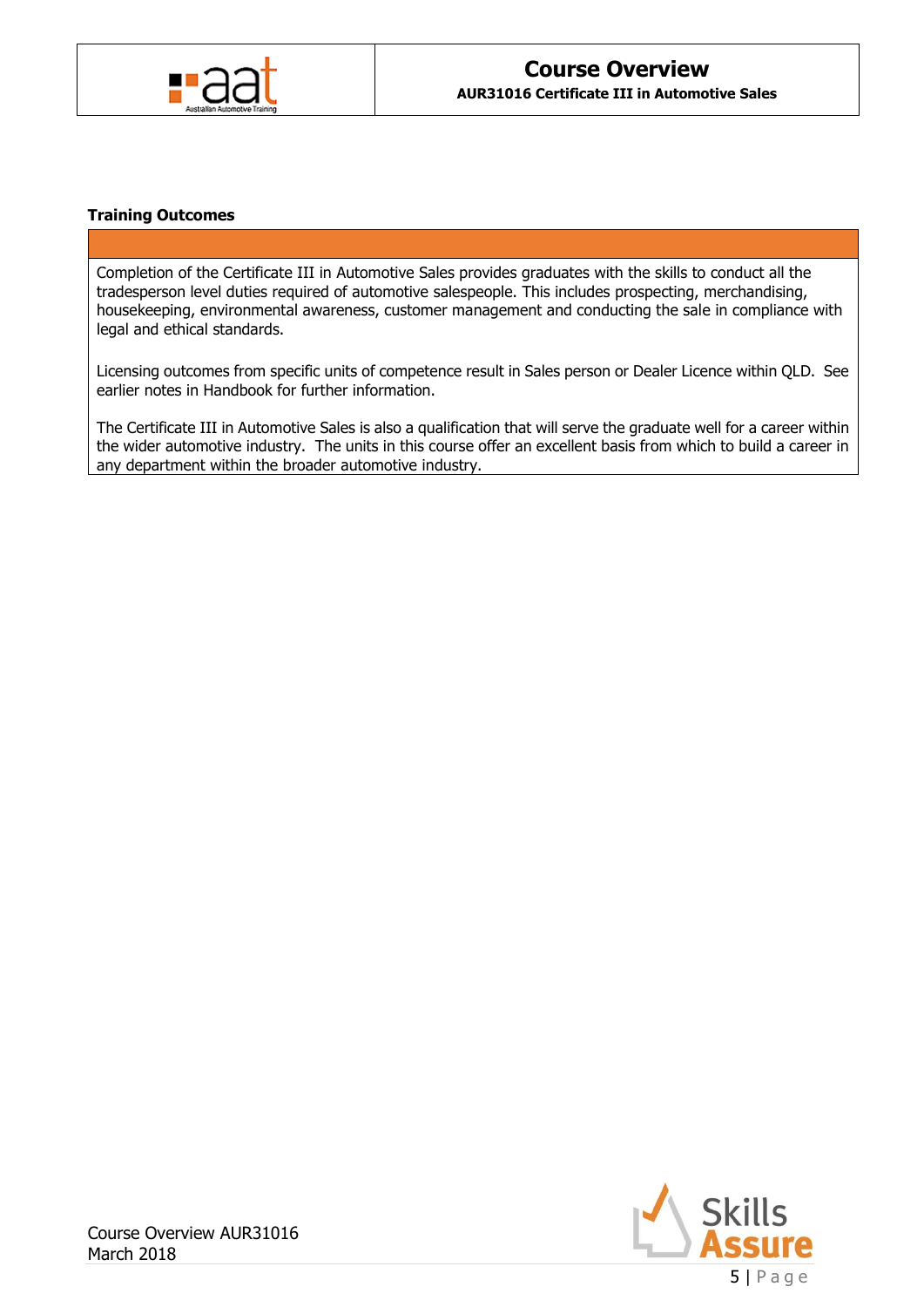

# **EMPLOYABILITY SKILLS QUALIFICATION SUMMARY**

The following table contains a summary of the Employability Skills for this qualification as identified by the automotive industry. The Employability Skills facets described here are broad industry requirements that may vary depending on qualification packaging options.

| Industry/enterprise requirements for this qualification include:<br><b>Employability Skill</b> |                                                                                                                                                       |  |  |  |
|------------------------------------------------------------------------------------------------|-------------------------------------------------------------------------------------------------------------------------------------------------------|--|--|--|
| <b>Communication</b>                                                                           | • clearly communicating workplace verbal and non-verbal information to others,<br>including use of automotive terms                                   |  |  |  |
|                                                                                                | • collecting, analysing and organising information                                                                                                    |  |  |  |
|                                                                                                | • completing workplace reports                                                                                                                        |  |  |  |
|                                                                                                | • communicating ideas and information to workplace colleagues                                                                                         |  |  |  |
|                                                                                                | • using and contributing to workplace procedures                                                                                                      |  |  |  |
|                                                                                                | · maintaining workplace records                                                                                                                       |  |  |  |
|                                                                                                | • communicating with colleagues and clients to handle verbal enquiries, such as<br>clarifying instructions and responding to requests for information |  |  |  |
|                                                                                                | • communicating with people who speak languages other than English and in a                                                                           |  |  |  |
|                                                                                                | cross-cultural context                                                                                                                                |  |  |  |
|                                                                                                | • interpreting needs of internal and external clients                                                                                                 |  |  |  |
|                                                                                                | • reading and interpreting workplace-related documentation                                                                                            |  |  |  |
|                                                                                                | • writing to audience needs                                                                                                                           |  |  |  |
|                                                                                                | • identifying and describing own role and role of others                                                                                              |  |  |  |
| <b>Teamwork</b>                                                                                | • working in a team to provide office administration services                                                                                         |  |  |  |
|                                                                                                | • working with diverse individuals and groups                                                                                                         |  |  |  |
|                                                                                                | • applying knowledge of own role to complete activities efficiently to support team                                                                   |  |  |  |
|                                                                                                | activities and tasks                                                                                                                                  |  |  |  |
| <b>Problem solving</b>                                                                         | • recognising a workplace problem or potential problem and taking action                                                                              |  |  |  |
|                                                                                                | • determining problems needing priority action                                                                                                        |  |  |  |
|                                                                                                | • referring problems outside area of responsibility to appropriate person and                                                                         |  |  |  |
|                                                                                                | suggesting possible causes                                                                                                                            |  |  |  |
|                                                                                                | • seeking information and assistance as required to solve problems                                                                                    |  |  |  |
|                                                                                                | • using a range of problem-solving techniques                                                                                                         |  |  |  |
|                                                                                                | • taking action to resolve concerns                                                                                                                   |  |  |  |
|                                                                                                | · developing practical responses to common breakdowns in workplace systems and<br>procedures                                                          |  |  |  |
|                                                                                                | • rectifying discrepancies or errors in documentation and transactions                                                                                |  |  |  |
| <b>Initiative and</b>                                                                          | • adapting to new and emerging situations in the workplace                                                                                            |  |  |  |
| enterprise                                                                                     | • being proactive and creative in responding to workplace problems, changes and                                                                       |  |  |  |
|                                                                                                | challenges                                                                                                                                            |  |  |  |

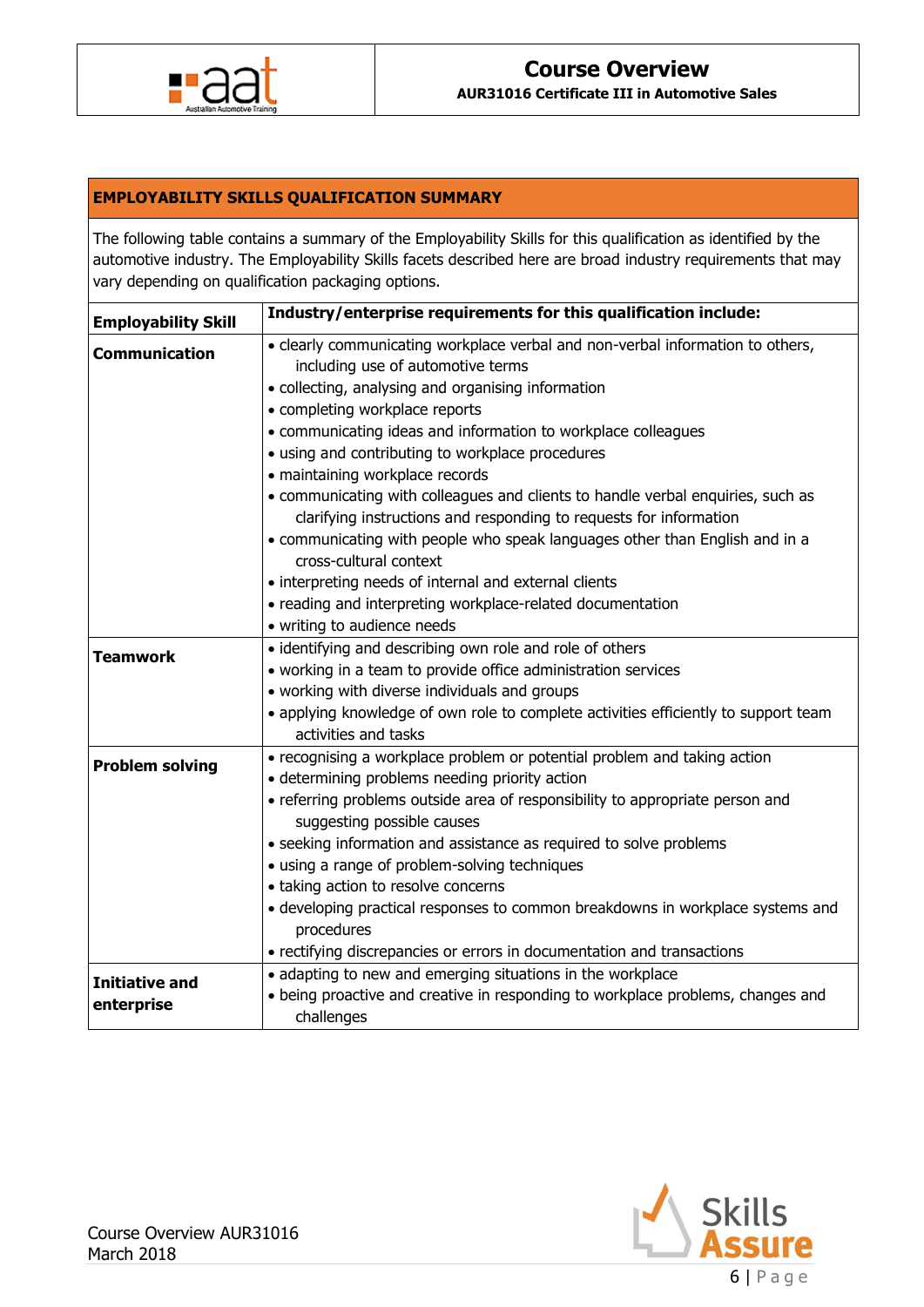

# **EMPLOYABILITY SKILLS QUALIFICATION SUMMARY**

The following table contains a summary of the Employability Skills for this qualification as identified by the automotive industry. The Employability Skills facets described here are broad industry requirements that may vary depending on qualification packaging options.

| <b>Employability Skill</b> | Industry/enterprise requirements for this qualification include:                                      |  |  |  |
|----------------------------|-------------------------------------------------------------------------------------------------------|--|--|--|
| <b>Planning and</b>        | • prioritising actions to achieve required outcomes                                                   |  |  |  |
| organising                 | · planning own work requirements                                                                      |  |  |  |
|                            | · identifying tasks to achieve team goals                                                             |  |  |  |
|                            | · allocating resources to workplace tasks and requirements                                            |  |  |  |
|                            | · collecting, analysing and organising workplace data                                                 |  |  |  |
|                            | • identifying risk factors and taking action to minimise risk                                         |  |  |  |
|                            | • organising meeting schedules for clients and colleagues and negotiating alternative<br>arrangements |  |  |  |
|                            | • planning for contingencies                                                                          |  |  |  |
|                            | • planning information and documentation requirements                                                 |  |  |  |
|                            | • using and determining required resources                                                            |  |  |  |
|                            | • selecting and using appropriate equipment, materials, processes and procedures                      |  |  |  |
| Self-management            | • recognising limitations and seeking timely advice                                                   |  |  |  |
|                            | . planning own work requirements, setting own work program and managing time to                       |  |  |  |
|                            | ensure tasks are completed on time                                                                    |  |  |  |
|                            | • following workplace documentation, such as codes of practice and operating                          |  |  |  |
|                            | procedures                                                                                            |  |  |  |
|                            | • projecting a professional image when representing the organisation                                  |  |  |  |
|                            | • taking personal responsibility at the appropriate level                                             |  |  |  |
|                            | • working ethically when dealing with financial transactions                                          |  |  |  |
| Learning                   | • asking questions to gain information                                                                |  |  |  |
|                            | • identifying sources of information, assistance and expert knowledge to expand                       |  |  |  |
|                            | knowledge, skills and understanding                                                                   |  |  |  |
|                            | • participating in self-improvement activities                                                        |  |  |  |
|                            | • participating in development of workplace continuous improvement strategies                         |  |  |  |
|                            | • helping others develop competency                                                                   |  |  |  |
|                            | • selecting and using appropriate equipment and materials                                             |  |  |  |
| <b>Technology</b>          | · using business technology, such as software programs for word processing,                           |  |  |  |
|                            | spreadsheets, presentations and scheduling                                                            |  |  |  |

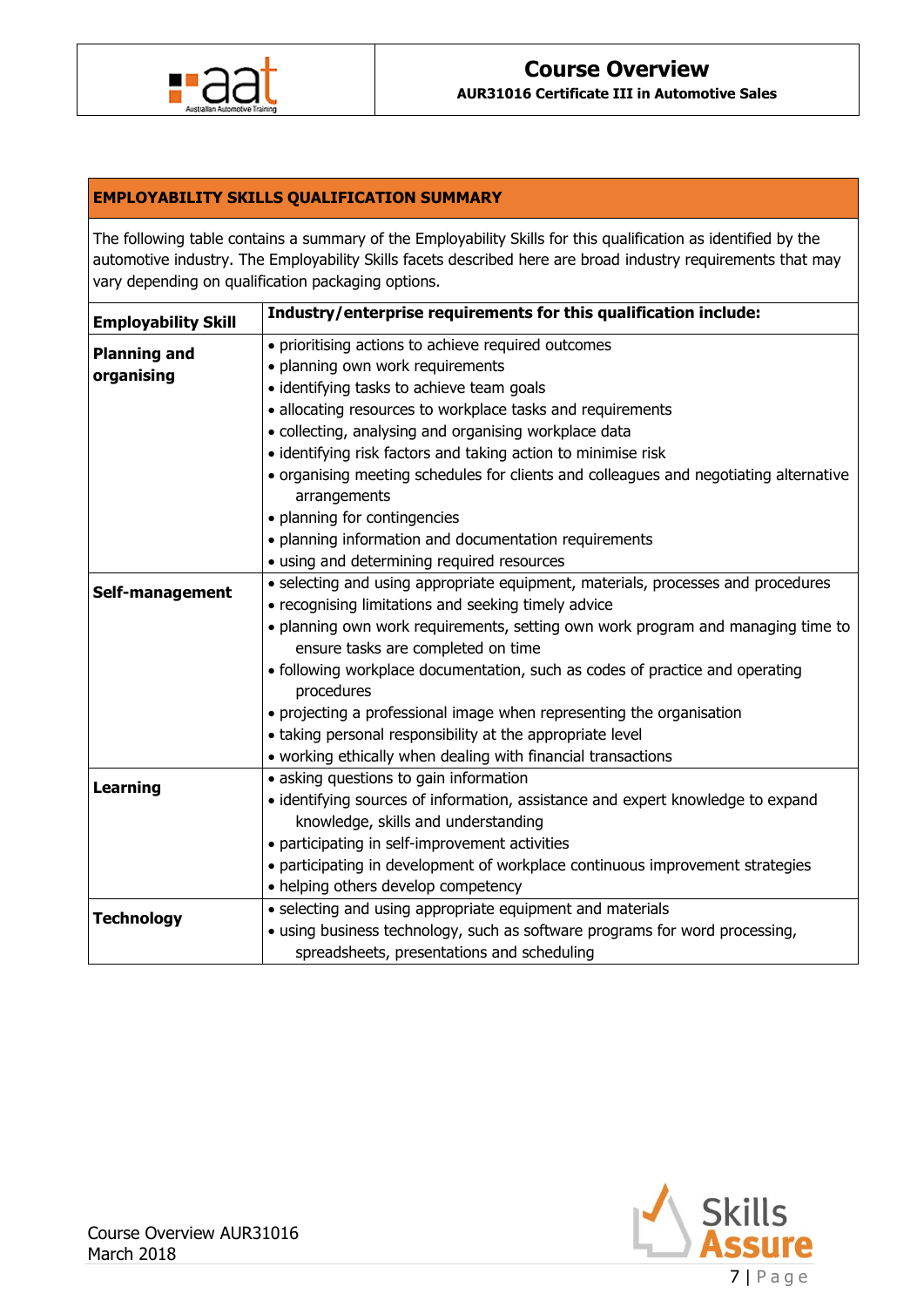

### **Qualifications**

For students enrolled in a 'licensing' course [Motor Salesperson's Registration certificate (Licence)**,** or Motor Dealers Licence**,** upon successful completion of the required units, participants will receive a Statement of Attainment listing all units completed.

**When making an application to the QLD Office of Fair Trading for registration, the applicant must present his/her Statement of Attainment to the QLD Office of Fair Trading.**

Upon successful completion of the prescribed units trainees enrolled in the Certificate III, will be awarded a Statement of Attainment in partial completion of Certificate III in Automotive Sales.

**Disclaimer: Please note that Australian Automotive Training takes NO responsibility for any changes which may be made to the licensing requirements through any changes to legislation or by the QLD Office of Fair Trading.** 

**The units of competency in the Australian Automotive Training registration course will be those required by the QLD Office of Fair Trading under Motor Dealers and Chattel Auctioneers Act 2014 at the time of the course delivery.** 

### **Literacy and Numeracy Requirements**

Students should have appropriate language and literacy skills to be able to read and write in English including the ability to understand and use the language associated with the Certificate III in Automotive Sales.

So that AAT can ensure it is providing learning assistance to students where required, each student will be required to complete a new Literacy and Numeracy Assessment prior to the undertaking of any training and/or assessment with Australian Automotive Training.

### **Delivery & Assessment Options**

For Trainees: Face to face training will be provided by AAT qualified trainers and assessors. This will be supported by on-the-job training concentrating on sales, customer relations, customer management, providing advice and information. RPL will be offered to each trainee. We as the Registered Training Organisation have a responsibility to involve and seek constant feedback from not only yourself as the trainee, but also from your employer. That is why both the employer/supervisor and trainee are involved in the Training Plan that is explained at Induction. Please refer to the AAT Training and Assessment Strategy.

For fee-for-service: Clients may complete the 'licence' course during face to face training. This includes completion of all written and practical assessment requirements, and RPL. Trainers and Assessors are able to tailor the training for the 'licence' course to suit the trainees and employers specific requirements. This will normally involve your trainer/assessor visiting you in the workplace on several occasions. Please speak to your Trainer/Assessor about your specific requirements. Please refer to the AAT Training and Assessment Strategy.

For those learners who wish to undertake the Motor Dealer's Licence, additional face to face training is required.

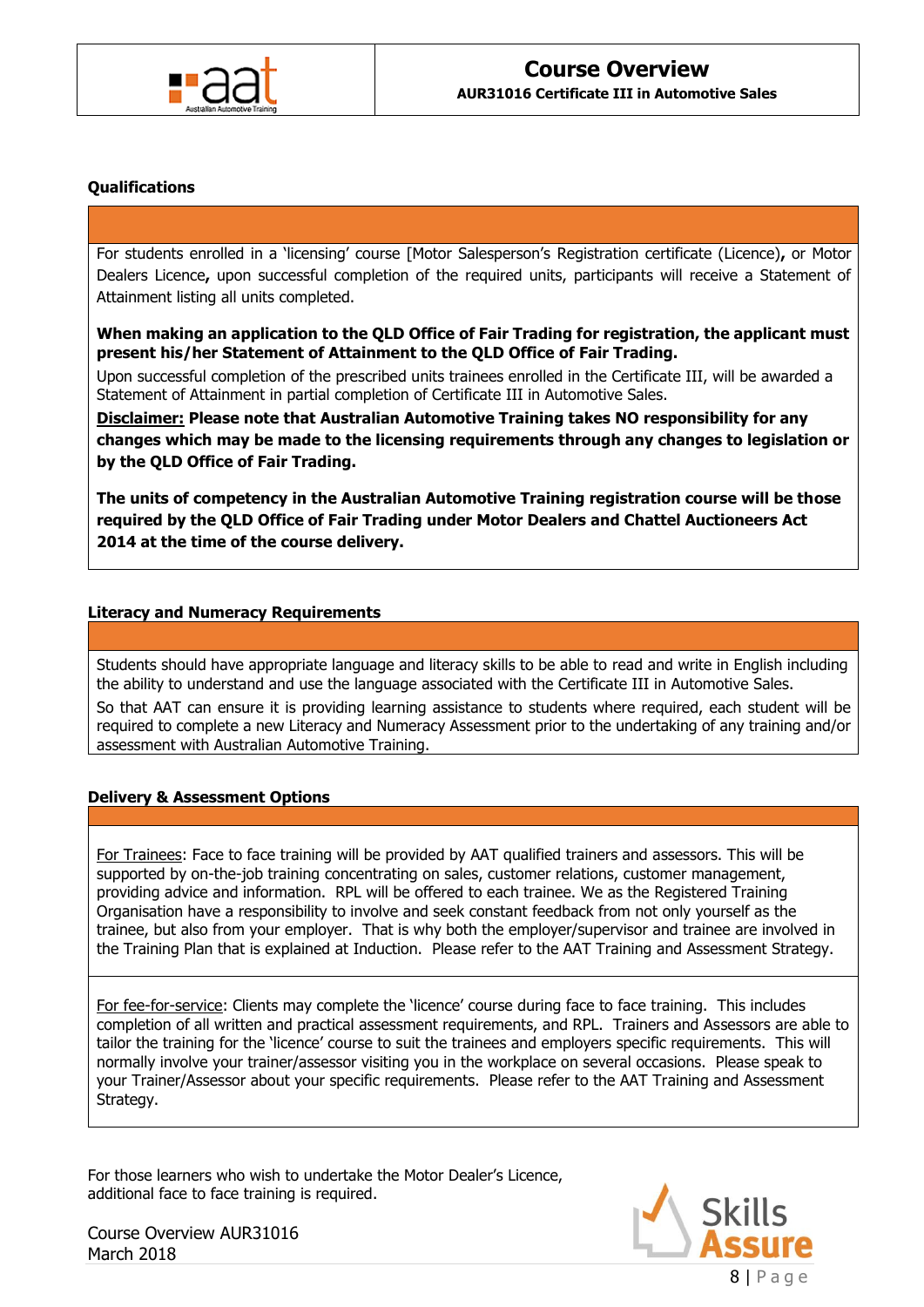

#### **Assessment**

The structured assessment process is designed to meet the needs of each individual participant within the requirements of the unit of competency and the respective Performance Criteria.

Assessment will be conducted using a variety of methods including:

- practical demonstrations / role play
- third party reports from workplace supervisors
- samples of documentation completed in the workplace e.g. contracts & customer records
- indirect work samples e.g. photographs of yard and merchandising displays (undertaken by the team that includes the trainee)
- observation
- workbook
- oral questioning

Any student that does not achieve competency on his/her first attempt at an assessment will be thoroughly debriefed by the assessor – this may be in writing or verbally. Where required the debriefing will identify opportunities for further training to address the area(s) on non-competence. The assessor will also clearly identify the part(s) of the assessment that need to be attempted again. **All students have the opportunity to be re-assessed** twice, without incurring any additional fees. After each assessment piece, you will be asked to sign the assessment workbook confirming that the work is your own, in your own handwriting and that you have received feedback and a result from your assessor in regards to that assessment piece. We encourage you at all times to discuss your progress with your trainer and/or assessor. You may also refer to AAT Management at any time.

There is no fee for a replacement Statement of Attainment or Certificate at any time.

### **Course Fees – fee-for-service**

For fee-for-service students seeking to enrol in the Motor Salesperson registration certificate (Licence), or the Motor Dealers Licence, please refer to Fees on Page 10.

For those students seeking **RPL,** please contact your facilitator to obtain a RPL Information Booklet.

### **Further Study**

On completion of the Certificate III in Automotive Sales graduates can progress to the career path defined by the employer in positions such as Customer Service Manager, Fixed Operations Manager, Group Manager and Dealer Principal.

Learners completing Certificate III in Automotive Sales may also choose to undertake further study in the following qualifications:

Certificate III in Automotive Administration

Certificate IV in Automotive Management

Certificate IV in Business (Frontline Management)

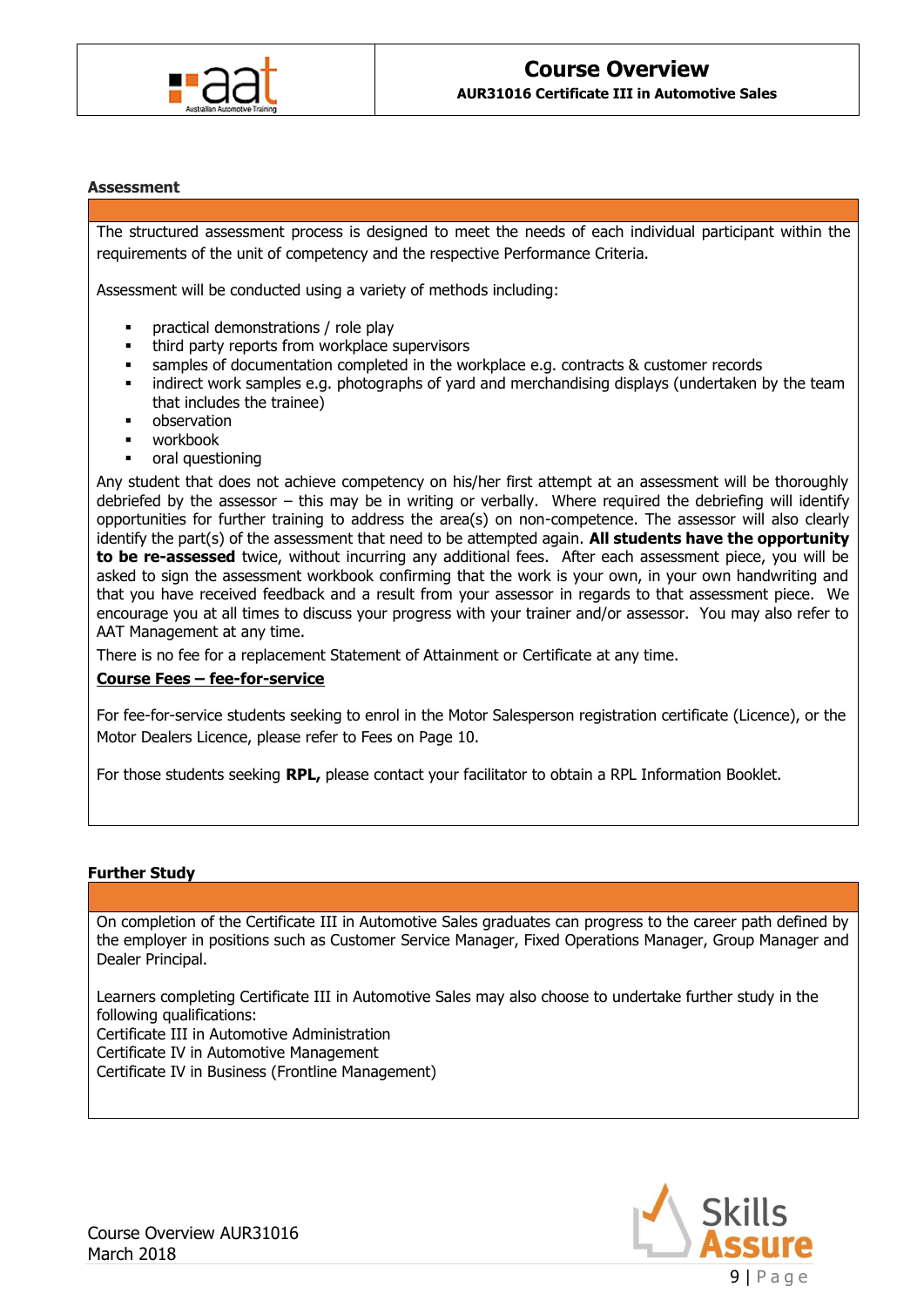

**Please don't hesitate to contact the Australian Automotive Training office for any information you are not sure of. We are here to help you understand your qualification and your responsibilities as the trainee.**

### **Purpose of your Training Completion Record**

The purpose of a Training Completion Record is to record the progress and achievement of competencies, as noted in the training plan.

The Training Completion Record provides evidence that all competencies required for the chosen qualification have been achieved.

You, as the trainee or apprentice are required to keep this Training Completion Record in your possession at all times, whilst in the workplace, except when it is required by the Supervising Registered Training Organisation or employer for inspection or updating.

Your employer and the Supervising Registered Training Organisation must, at reasonable intervals of not more than 3 months, require you to produce the Training Completion Record to have particulars or completed training entered. There is a small degree of variance in this due to annual leave, RDOs. This is the most important document you will have during your traineeship.

Without this document, you are unable to present evidence of having undertaken the training required to qualify for a certificate at the completion of the traineeship.

If you are unable to complete your traineeship, then you should keep the partly completed book as a reference for future employment.

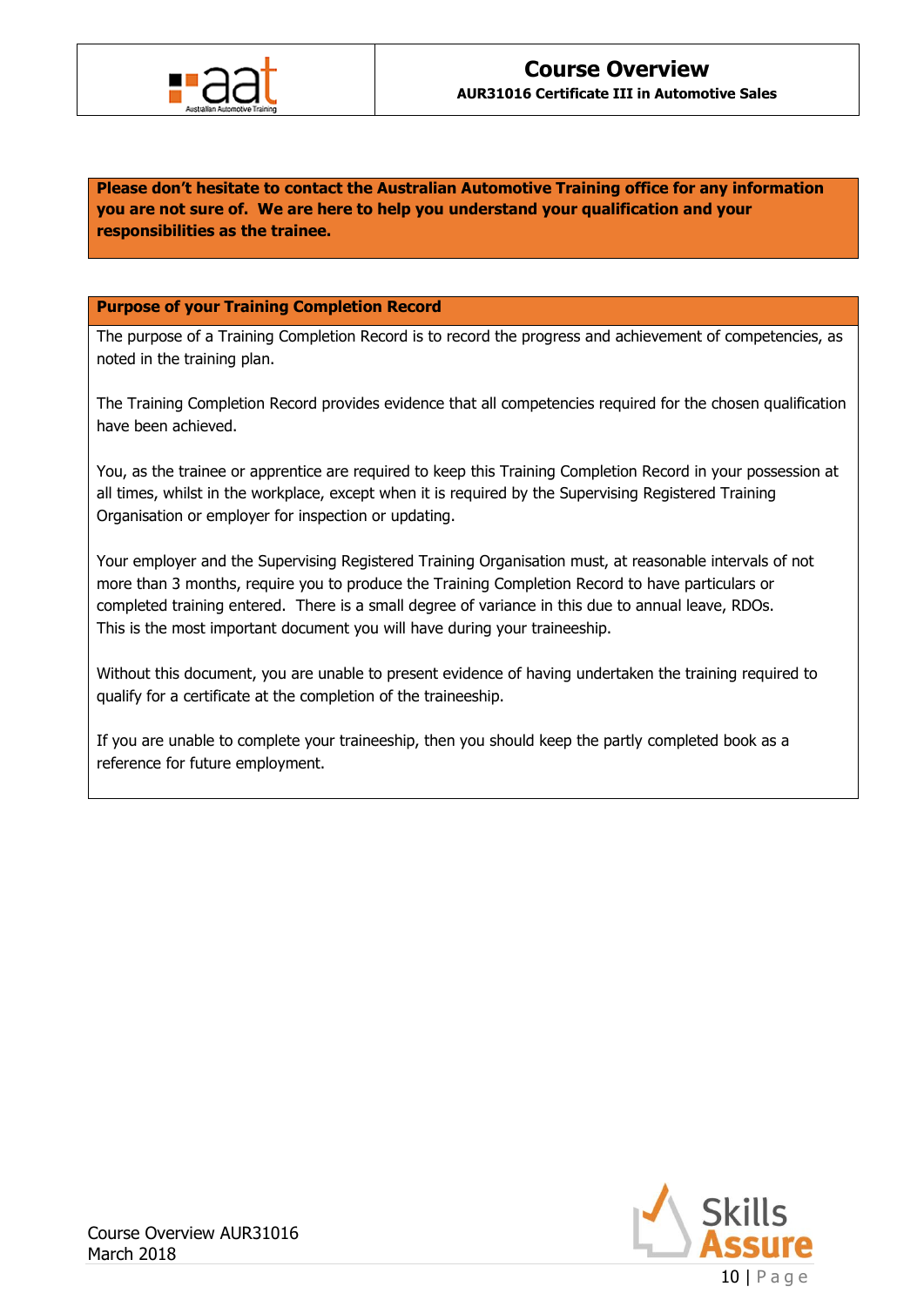

**AUR31016 Certificate III in Automotive Sales**

| <b>Unit Code</b> | <b>Unit Description</b>                                                            | <b>Date</b> | <b>Outcome</b> | <b>Assessor</b> | <b>Trainee</b> |
|------------------|------------------------------------------------------------------------------------|-------------|----------------|-----------------|----------------|
| AURASA002        | Follow safe working practices in<br>an automotive workplace                        |             |                |                 |                |
| AURACA001        | Respond to customer needs and<br>enquiries in an automotive<br>workplace           |             |                |                 |                |
| AURSLA001        | Comply with legal requirements<br>when selling automotive<br>products and services |             |                |                 |                |
| AURSCA003        | Apply sales procedures in an<br>automotive workplace                               |             |                |                 |                |
| AURAFA003        | Communicate effectively in an<br>automotive workplace                              |             |                |                 |                |
| AURAQA001        | Contribute to quality work<br>outcomes in an automotive<br>workplace               |             |                |                 |                |
| BSBSLS407        | Identify and plan sales prospects                                                  |             |                |                 |                |
| BSBSLS408        | Present, secure and support<br>sales solutions                                     |             |                |                 |                |
| AURSAA001        | Process customer complaints in<br>an automotive workplace                          |             |                |                 |                |
| AURAFA004        | Resolve routine problems in an<br>automotive workplace                             |             |                |                 |                |
| AURAMA004        | Maintain business image in an<br>automotive workplace                              |             |                |                 |                |
| AURSCA006        | Promote automotive products<br>and services                                        |             |                |                 |                |
| AURSCA011        | Conduct online transactions in<br>an automotive workplace                          |             |                |                 |                |
| AURSCA002        | Present automotive products and<br>services for sale                               |             |                |                 |                |
| AURSCA009        | Provide vehicle technology<br>information                                          |             |                |                 |                |